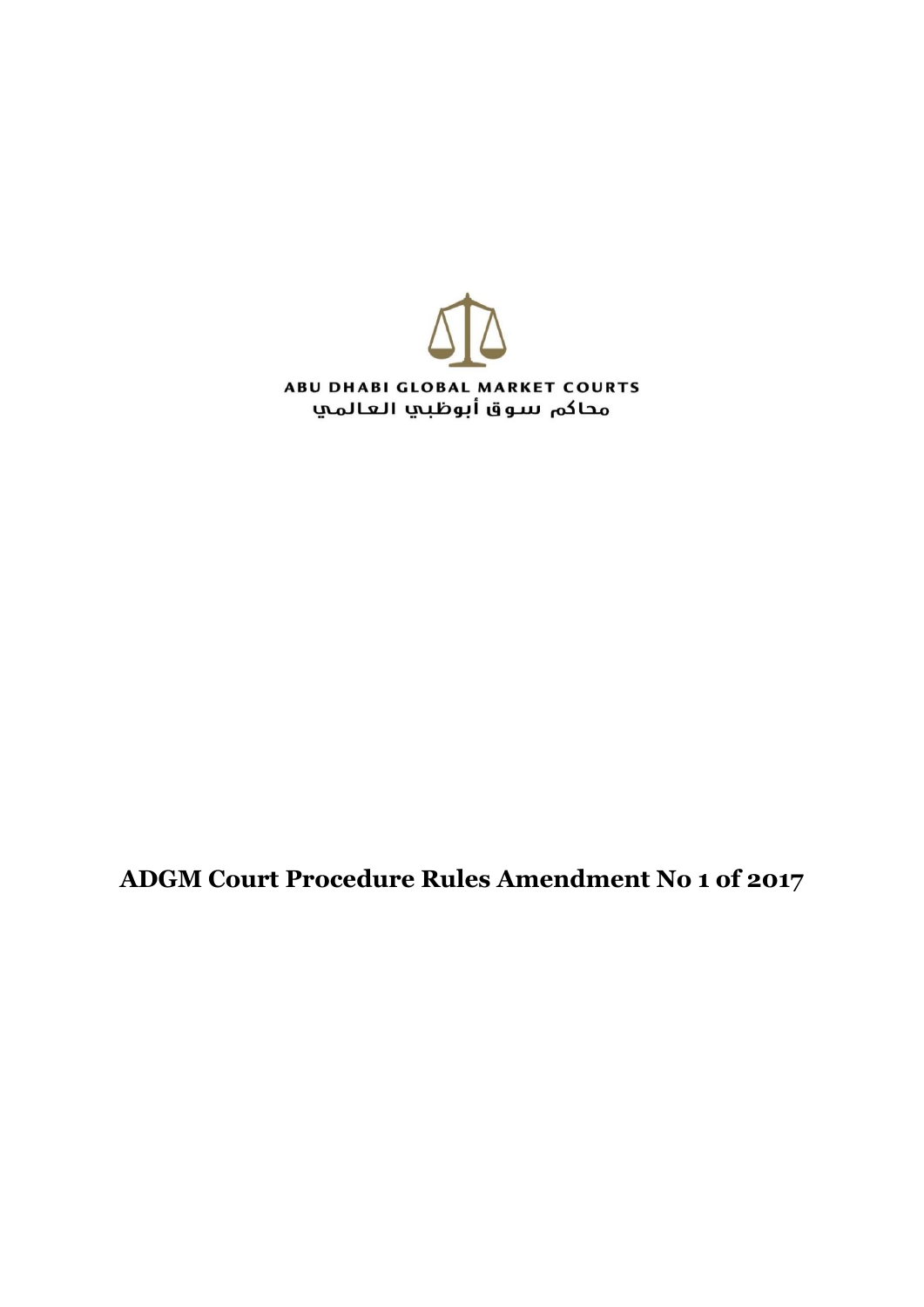

## **ADGM COURT PROCEDURE RULES AMENDMENT NO 1 OF 2017**

Date of Enactment: 1 June 2017

The Chief Justice of Abu Dhabi Global Market Courts, having power under section 187 of the *ADGM Courts, Civil Evidence, Judgments, Enforcement and Judicial Appointments Regulations 2015* to make court procedure rules, hereby enacts the following –

## **Amendments to ADGM Court Procedure Rules 2016**

The ADGM Court Procedure Rules are amended as follows:

- (1) In Rule  $3(1)(b)$  the words "of Directors" shall be deleted.
- (2) A new Rule 3(6) shall be inserted as follows:

"Any term that is not defined in these Rules has the same meaning as that attributed to it in the ADGM Courts, Civil Evidence, Judgments, Enforcement and Judicial Appointments Regulations 2015."

(3) A new Rule 8(1) shall be inserted as follows:

"The Court may make any order, give any direction or take any step it considers appropriate for the purpose of managing the proceedings and furthering the overriding objective of these Rules."

- (4) Rules  $8(1)$  to  $8(5)$  shall be renumbered  $8(2)$  to  $8(6)$ .
- (5) In renumbered Rule 8(4), the reference to paragraph (2) shall be replaced by a reference to paragraph (3).
- (6) In Rule 10(1), the words "relevant Fees Order" shall be deleted and replaced by the word "Court".
- (7) In Rule 10(2), the words "by the Chief Justice" shall be inserted directly after the words "Where a fee is prescribed by any rule made"; the reference to section 184 shall be replaced by a reference to section 184(1); and the words "accept a document or refuse to" shall be inserted before the words "allow a party to take any step unless and until the relevant fee is paid."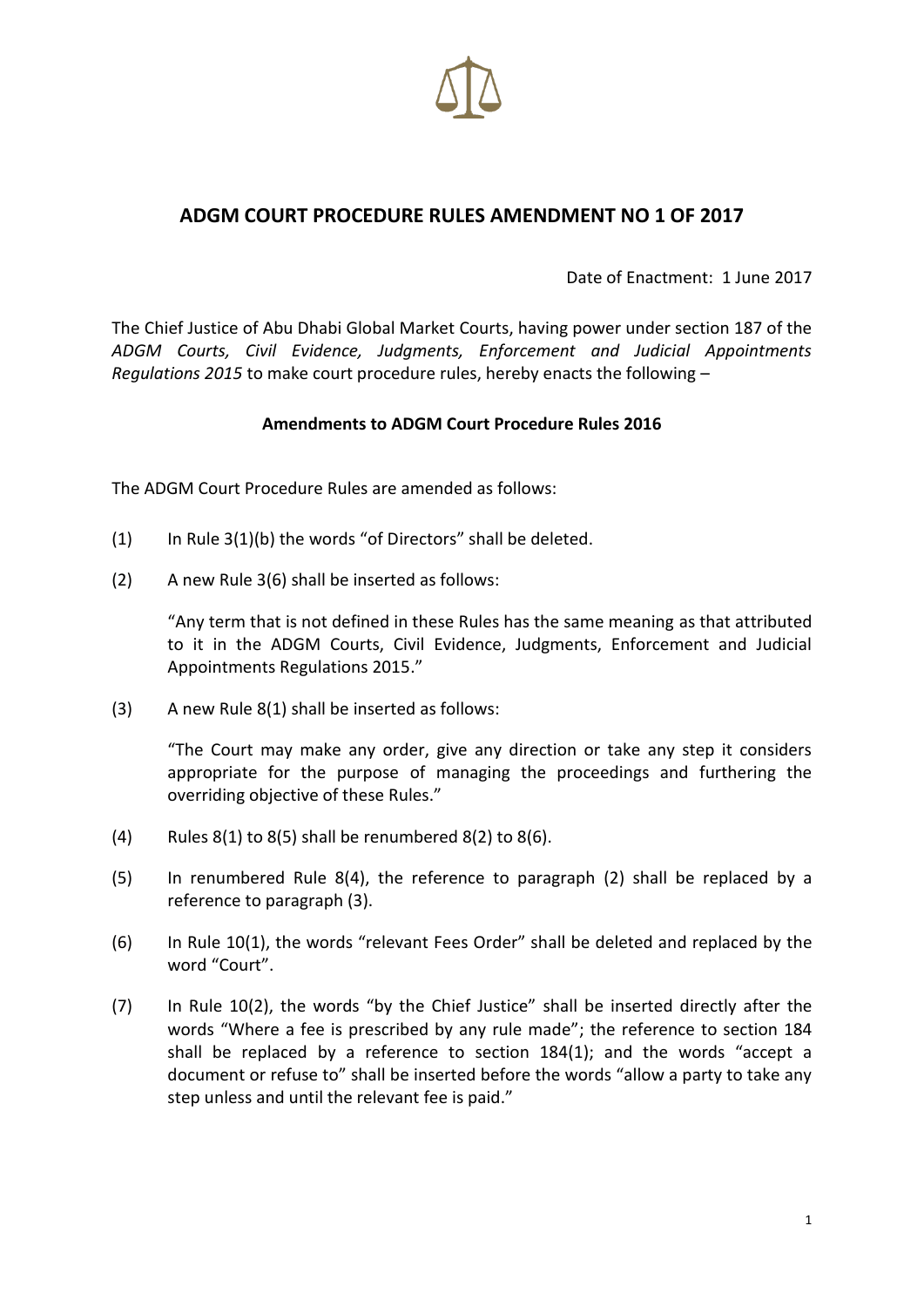

(8) A new Rule 10(3) shall be inserted as follows:

"A party may seek full or part remission or deferral of payment of any fee in accordance with the relevant practice direction."

- (9) In Rule 13(2), the words "Unless the Court otherwise directs," shall be inserted before the words "no document may be filed unless the relevant fee is paid."
- (10) A new Rule 15(1) shall be inserted as follows:

"All documents, other than one which initiates proceedings, must be served by email or other means of electronic communication in accordance with any relevant practice direction."

- (11) Rule 15(1) shall be renumbered 15(2) and the words "which initiates the proceedings" shall be inserted directly after the words "A document".
- (12) Rule 15(2)(d) shall be deleted.
- (13) Rule  $15(2)(e)$  shall be renumbered  $15(2)(d)$ .
- (14) Rule 15(2) shall be renumbered 15(3) and the words "For the purpose of initiating proceedings," shall be inserted before the words "a company may be served".
- (15) Rule 15(3) shall be renumbered 15(4) and the words "For the purpose of initiating proceedings," shall be inserted before the words "a limited liability partnership may be served".
- (16) In Rule 16(1), the word "personally" shall be deleted and replaced by the words "by any other method".
- (17) In Rule 24(2), the words "(including the particulars of claim)" shall be deleted.
- (18) In Rule 25, the words "and the defendant does not appear at the hearing," shall be deleted.
- (19) A new Rule 27(3)(d) shall be inserted as follows:

"contain any other matter that may be set out in a practice direction."

- (20) In Rule 28(1), the words "on the calendar day 4 months after the date of issue of the claim form" shall be deleted and replaced by the following paragraphs:
	- "(a) in relation to a claim in the Small Claims Division of the Court, on the calendar day 14 days after the date of issue of the claim form; and"
	- "(b) in relation to all other claims, on the calendar day 4 months after the date of issue of the claim form."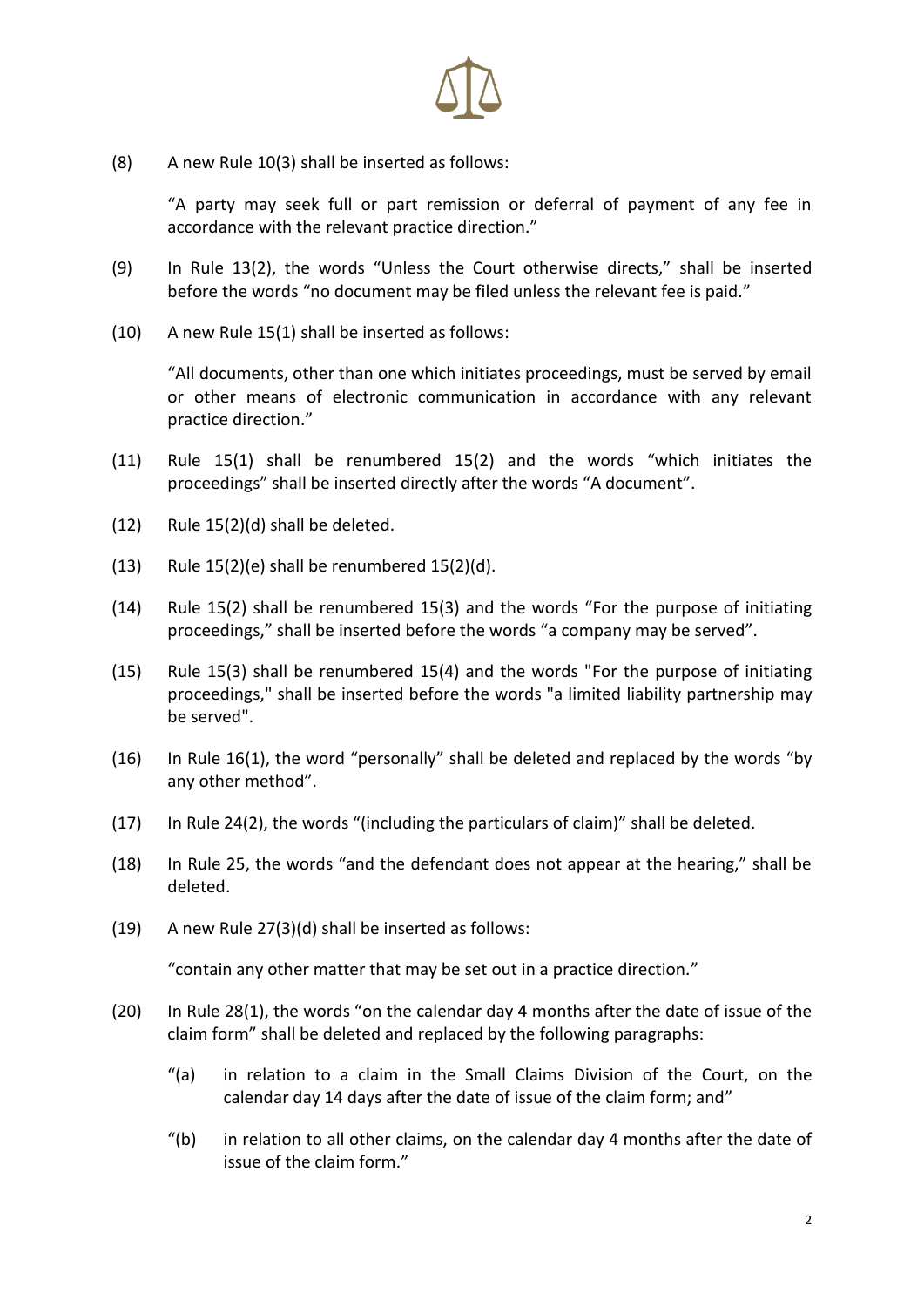

- (21) In Rule 28(2), the words "within 6 months of the date of issue" shall be deleted and replaced by the following paragraphs:
	- "(a) in relation to a claim in the Small Claims Division of the Court, no later than the calendar day 21 days of the date of issue of the claim form; and
	- "(b) in relation to all other claims, no later than the calendar day 6 months of the date after the date of issue of the claim form."
- (22) In Rule 37(1), the words "Unless paragraph (2) applies, the" shall be deleted and replaced by the word "The".
- (23) Rule 37(2) shall be deleted.
- (24) In Rule 44(1), the words "Unless paragraph (2) of this Rule applies," shall be deleted, and the word "a" before "defendant" shall be replaced by the word "A".
- (25) Rule 44(2) shall be deleted.
- (26) Rules 44(3) to  $(5)$  shall be renumbered 44(2) to  $(4)$ .
- (27) Rule 47(3) shall be deleted.
- (28) Rule 48 shall be renamed "The defence" and shall be amended so that it reads as follows:

"The defence must contain the matters set out in Rule 49 and as may be set out in a practice direction."

- (29) In Rule 71(1)(d), the reference to sub-paragraph (b) shall be replaced by a reference to sub-paragraph (c).
- (30) In Rule 71(2), the reference to paragraph (1)(b) shall be replaced by a reference to paragraph (1).
- (31) A new Rule 86(3) shall be inserted as follows:

"Standard disclosure requires a party to disclose all the documents on which he will rely at trial."

- (32) Rules 86(3) and 86(4) shall be renumbered 86(4) and 86(5).
- (33) Rule 87(1) shall be deleted.
- $(34)$  Rules 87(2) to (4) shall be renumbered 87(1) to (3).
- (35) In the renumbered Rule 87(1), the words "falling within paragraphs (1) and (2)" shall be deleted and replaced by the words "falling within the terms of the order."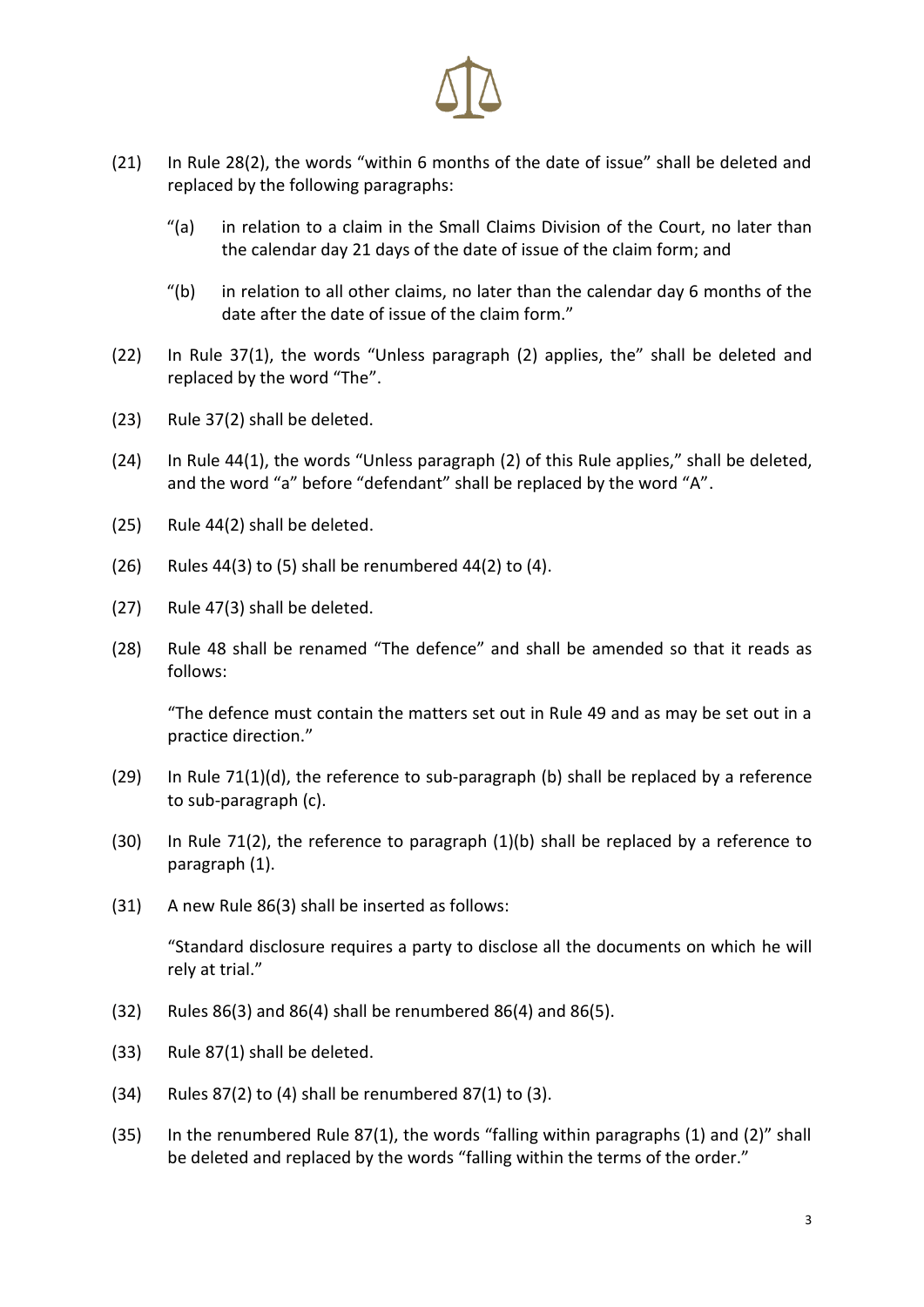

- (36) In Rule 136(2), the words "paragraph (1)" shall be deleted and replaced by the words "this Section of this Part,".
- (37) In Rule 147(2), the words "to the party instructing them at least 7 days before they file the requests; and to all other parties, at least 4 days before they file them." shall be inserted directly after the words "They must, unless the Court orders otherwise, provide copies of the proposed requests for directions under paragraph (1)".
- (38) In Rule 157(1) the words "paragraph (2)" shall be deleted and replaced by the words "this Rule".
- (39) In Rule 157(2) the words "paragraph (1)" shall be deleted and replaced by the words "this Rule".
- (40) In Rule 163(4), the reference to paragraph (6) shall be replaced by a reference to paragraph (5).
- (41) In Rule 164(4), the reference to Rule 154(1) shall be replaced by a reference to Rule 154.
- (42) In Rule 165(2), the reference to Rule 152 shall be replaced by a reference to Rule 154.
- (43) In Rule 186(3), the words "date and" shall be inserted directly after the words "at a future".
- (44) In Rule 191(3), both references to paragraph (2) shall be replaced by references to paragraph (1), and the reference to Rule 202 shall be replaced by a reference to Rule 192.
- (45) In Rule 193(1), the reference to Rule 201 shall be replaced by a reference to Rule 191(1).
- (46) In Rule 194, the words "an order" shall be deleted and replaced by the words "any rule" and the words "and until" shall be inserted before the words "the relevant fee is paid."
- (47) A new Rule 205(7) shall be inserted as follows:

"A party who wishes to respond to a notice of appeal must, within 21 days of service of the notice, file and serve on the other parties to the proceedings a written response made in the appropriate form in accordance with the relevant practice direction."

- (48) Rule 205(7) shall be renumbered 205(8).
- (49) Rule 206 shall be renamed "Appeals from the Court of First Instance (except for the Small Claims Division) to the Court of Appeal".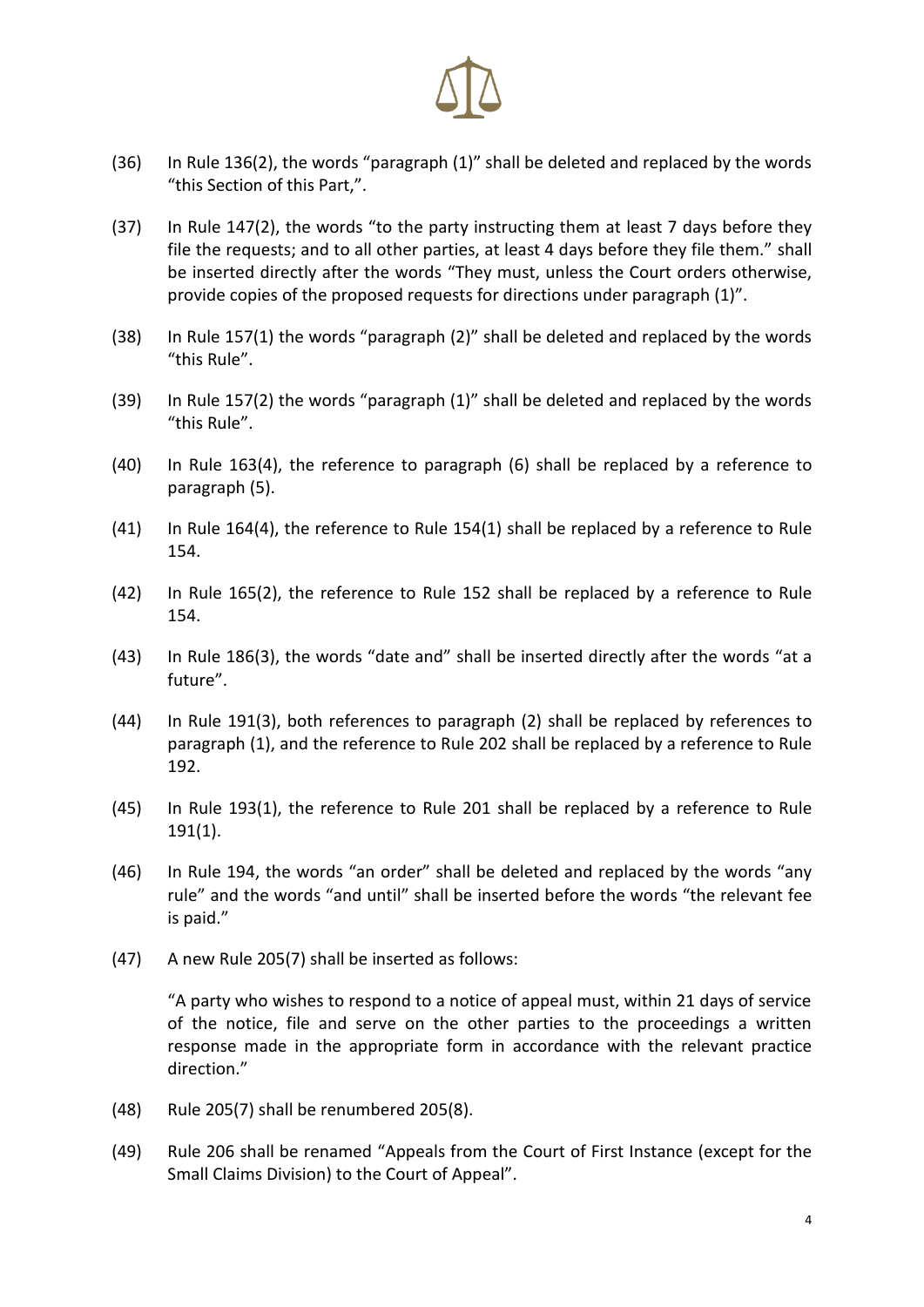

- (50) Rule 207 shall be renamed "Objection by respondent".
- (51) Rule 207(1) shall be amended so that it reads as follows:

"A respondent who wishes to object to an application for permission to appeal to the Court of Appeal must, within 21 days after service, file and serve on the applicant and other parties to the application a written argument in response to the application in accordance with the relevant practice direction."

- (52) Rule 207(2) shall be deleted.
- (53) Rule 207(3) shall be renumbered 207(2) and the words "a notice under this Rule" shall be deleted and replaced by the words "and serve a written argument in response".
- (54) In Rule 220(3), the reference to paragraph (2) shall be replaced by a reference to paragraph (1).
- (55) In Rule 224(1), the words "this rule" should be deleted and replaced by "Rule 221" and the reference to Rule 220(2) shall be replaced by a reference to Rule 222(2).
- (56) In Rule 255(1), the reference to paragraph (7) shall be replaced by a reference to paragraph (2).
- (57) In Rule 273(3), the reference to Rule 282(3) shall be replaced by a reference to Rule 272(3).
- (58) In Rule 284(1), the reference to Rule 283 shall be replaced by a reference to Rule 282.
- (59) In Rule 297(1)(b) the words "for the payment of money" shall be deleted.
- (60) Rule 298(2) shall be amended so that it reads as follows:

"To apply to register a judgment of the judicial authorities of the Emirate or the Emirate Members of the United Arab Emirates, the claim must be supported by the documents set out in the relevant practice direction."

(61) Rule 298(3) shall be amended so that it reads as follows:

"To apply to register a judgment of a recognised court, other than the judicial authorities of the Emirate or the Emirate Members of the United Arab Emirates, the claim must be supported by an affidavit and the documents required by the relevant practice direction."